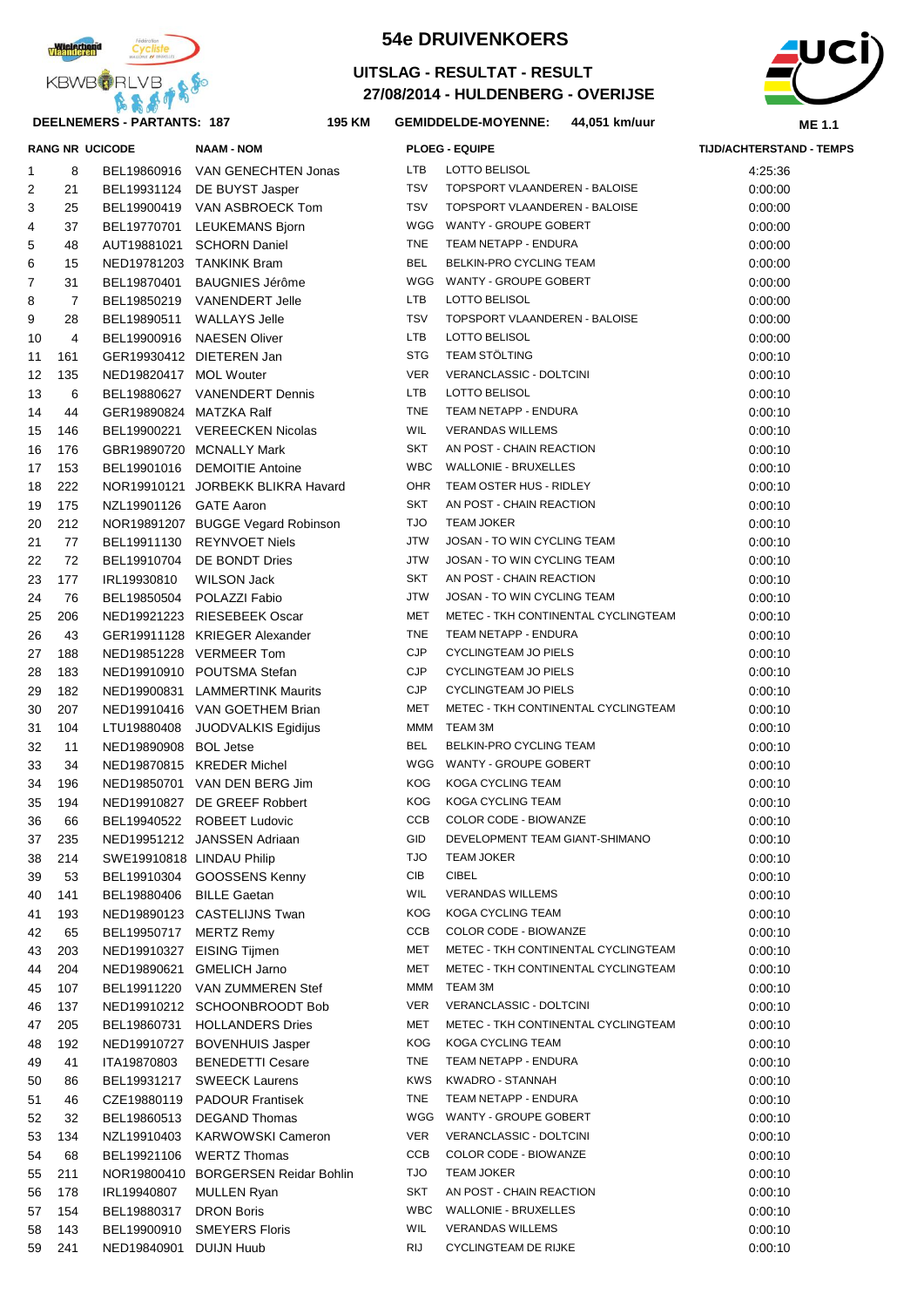

#### **DEELNEMERS - PARTANTS: 187 195**

## **54e DRUIVENKOERS**

### **27/08/2014 - HULDENBERG - OVERIJSE UITSLAG - RESULTAT - RESULT**



#### **KM GEMIDDELDE-MOYENNE: 44,051 km/uur**

|    |              | <b>RANG NR UCICODE</b>           | <b>NAAM - NOM</b>                  |            | <b>PLOEG - EQUIPE</b>                     | <b>TIJD/ACHTERSTAND - TEMPS</b> |  |
|----|--------------|----------------------------------|------------------------------------|------------|-------------------------------------------|---------------------------------|--|
| 60 | 242          | NED19920531 GROEN Ike            |                                    | RIJ        | <b>CYCLINGTEAM DE RIJKE</b>               | 0:00:10                         |  |
| 61 | 24           |                                  | BEL19900205 SPRENGERS Thomas       | <b>TSV</b> | TOPSPORT VLAANDEREN - BALOISE             | 0:00:10                         |  |
| 62 | 198          |                                  | NED19841113 VAN HAAREN Bart        | <b>KOG</b> | KOGA CYCLING TEAM                         | 0:00:10                         |  |
| 63 | $\mathbf{1}$ |                                  | BEL19870213 BOECKMANS Kris         | LTB        | LOTTO BELISOL                             | 0:00:29                         |  |
| 64 | 184          |                                  | NED19920314 REINDERS Elmar         | <b>CJP</b> | CYCLINGTEAM JO PIELS                      | 0:00:29                         |  |
| 65 | 67           |                                  | BEL19930624 WARNIER Antoine        | CCB        | COLOR CODE - BIOWANZE                     | 0:00:29                         |  |
| 66 | 71           |                                  | BEL19930603 DE BOECK Vincent       | <b>JTW</b> | JOSAN - TO WIN CYCLING TEAM               | 0:00:29                         |  |
| 67 | 167          |                                  | GER19951216 TENBROCK Jonas         | <b>STG</b> | <b>TEAM STÖLTING</b>                      | 0:00:32                         |  |
| 68 | 217          |                                  | NOR19921028 STIEN Adriaan Aas      | <b>TJO</b> | <b>TEAM JOKER</b>                         | 0:00:32                         |  |
| 69 | 227          |                                  | NOR19910829 JENSEN August          | OHR        | TEAM OSTER HUS - RIDLEY                   | 0:00:32                         |  |
| 70 | 17           |                                  | NED19871202 VAN WINDEN Dennis      | BEL        | BELKIN-PRO CYCLING TEAM                   | 0:00:32                         |  |
| 71 | 94           | BEL19940111 LETEN Wouter         |                                    | <b>PCW</b> | T.PALM - PÖLE CONTINENTAL WALLON          | 0:00:32                         |  |
| 72 | 232          |                                  | SWE19940428 LUDVIGSSON Fredrik     | GID        | DEVELOPMENT TEAM GIANT-SHIMANO            | 0:00:32                         |  |
| 73 | 61           |                                  | BEL19921231 DE WINTER Ludwig       | CCB        | COLOR CODE - BIOWANZE                     | 0:00:32                         |  |
| 74 | 181          |                                  | NED19890310 DE VRIES Berden        | <b>CJP</b> | CYCLINGTEAM JO PIELS                      | 0:00:32                         |  |
| 75 | 45           |                                  | GBR19890802 MCEVOY Jonathan        | TNE        | TEAM NETAPP - ENDURA                      | 0:00:32                         |  |
| 76 | 151          |                                  | BEL19780216 AMORISON Frédéric      | WBC        | <b>WALLONIE - BRUXELLES</b>               | 0:00:32                         |  |
| 77 | 38           |                                  | BEL19780904 VEUCHELEN Frederik     |            | WGG WANTY - GROUPE GOBERT                 | 0:00:32                         |  |
| 78 | 2            | BEL19911003 DE BIE Sean          |                                    | LTB        | LOTTO BELISOL                             | 0:00:37                         |  |
| 79 | 164          |                                  | GER19820218 EICHLER Markus         | <b>STG</b> | <b>TEAM STÖLTING</b>                      | 0:00:37                         |  |
| 80 | 18           |                                  | BEL19820513 WYNANTS Maarten        | <b>BEL</b> | BELKIN-PRO CYCLING TEAM                   | 0:00:37                         |  |
| 81 | 106          |                                  | BEL19910308 VANSPEYBROECK Tim      | MMM        | TEAM 3M                                   | 0:00:37                         |  |
| 82 | 75           | GER19850729 FINDERS Dirk         |                                    | <b>JTW</b> | JOSAN - TO WIN CYCLING TEAM               | 0:00:49                         |  |
| 83 | 127          | NED19861112 RUIJGH Rob           |                                    | <b>VGS</b> | VASTGOEDSERVICE - GOLDEN PALACE CONTINENT | 0:01:08                         |  |
| 84 | 156          |                                  | BEL19911113 PESTIAUX Loïc          | WBC        | <b>WALLONIE - BRUXELLES</b>               | 0:03:41                         |  |
| 85 | 83           |                                  | GER19890108 MEISEN Marcel          | <b>KWS</b> | KWADRO - STANNAH                          | 0:03:58                         |  |
| 86 | 174          | IRL19920122 DUNNE Conor          |                                    | SKT        | AN POST - CHAIN REACTION                  | 0:04:18                         |  |
| 87 | 105          |                                  | BEL19900625 SLEURS Christophe      | MMM        | TEAM 3M                                   | 0:04:48                         |  |
| 88 | 216          |                                  | NOR19950507 SKAARSETH Anders       | OLT        | <b>TEAM JOKER</b>                         | 0:04:48                         |  |
|    |              | Non partants / Niet vertrokken : |                                    |            |                                           |                                 |  |
|    | 168          |                                  | GER19911005 WERDA Maximilian       | <b>STG</b> | TEAM STÖLTING                             |                                 |  |
|    |              | Abbandons / Opgaves :            |                                    |            |                                           |                                 |  |
|    | 3            |                                  | BEL19841110 DEHAES Kenny           | LTB        | LOTTO BELISOL                             |                                 |  |
|    | 5            |                                  | BEL19901128 VAN DER SANDE Tosh     | <b>LTB</b> | LOTTO BELISOL                             |                                 |  |
|    | 12           | NED19830822 BOS Theo             |                                    | <b>BEL</b> | BELKIN-PRO CYCLING TEAM                   |                                 |  |
|    | 13           | NED19830411 FLENS Rick           |                                    | BEL        | BELKIN-PRO CYCLING TEAM                   |                                 |  |
|    | 14           |                                  | NED19910717 MARKUS Barry           | <b>BEL</b> | BELKIN-PRO CYCLING TEAM                   |                                 |  |
|    | 16           |                                  | NED19910923 VAN DER LIJKE Nick     | BEL        | BELKIN-PRO CYCLING TEAM                   |                                 |  |
|    | 22           |                                  | BEL19850605 DE KETELE Kenny        | TSV        | TOPSPORT VLAANDEREN - BALOISE             |                                 |  |
|    | 23           |                                  | BEL19860606 JACOBS Pieter          | TSV        | TOPSPORT VLAANDEREN - BALOISE             |                                 |  |
|    | 26           |                                  | BEL19900207 VANOVERBERGHE Arthur   | TSV        | TOPSPORT VLAANDEREN - BALOISE             |                                 |  |
|    | 27           |                                  | BEL19910929 WAEYTENS Zico          | TSV        | TOPSPORT VLAANDEREN - BALOISE             |                                 |  |
|    | 33           |                                  | LUX19860903 DRUCKER Jean-Pierre    |            | WGG WANTY - GROUPE GOBERT                 |                                 |  |
|    | 35           |                                  | BEL19880929 DE VREESE Laurens      |            | WGG WANTY - GROUPE GOBERT                 |                                 |  |
|    | 36           |                                  | NED19901104 KREDER Wesley          |            | WGG WANTY - GROUPE GOBERT                 |                                 |  |
|    | 47           |                                  | GBR19900729 ROWSELL Erick          | <b>TNE</b> | TEAM NETAPP - ENDURA                      |                                 |  |
|    | 51           |                                  | BEL19911016 CALLEBAUT Kevin        | CIB        | <b>CIBEL</b>                              |                                 |  |
|    | 52           |                                  | BEL19881010 DE DECKER Bjorn        | CIB        | <b>CIBEL</b>                              |                                 |  |
|    | 54           |                                  | USA19891216 GIBBONS Thomas Edward  | CIB        | <b>CIBEL</b>                              |                                 |  |
|    | 55           |                                  | BEL19921218 VAN HOLDERBEKE Mathias | CIB        | <b>CIBEL</b>                              |                                 |  |
|    | 56           |                                  | BEL19801022 ONGENA Thomas          | CIB        | <b>CIBEL</b>                              |                                 |  |
|    | 58           |                                  | BEL19911009 VAN STEENBERGHEN Jori  | CIB        | <b>CIBEL</b>                              |                                 |  |
|    | 62           |                                  | BEL19930828 DELFOSSE Florent       | CCB        | COLOR CODE - BIOWANZE                     |                                 |  |
|    | 63           |                                  | BEL19950706 DERUETTE Thomas        | CCB        | COLOR CODE - BIOWANZE                     |                                 |  |
|    | 64           | BEL19950913 GALLE Tom            |                                    | CCB        | COLOR CODE - BIOWANZE                     |                                 |  |
|    | 73           |                                  | BEL19911210 DE CLERCQ Angelo       | JTW        | JOSAN - TO WIN CYCLING TEAM               |                                 |  |
|    | 74           |                                  | BEL19920906 DE ROOZE Niels         | JTW        | JOSAN - TO WIN CYCLING TEAM               |                                 |  |
|    | 78           |                                  | BEL19870221 VERRAES Benjamin       | JTW        | JOSAN - TO WIN CYCLING TEAM               |                                 |  |
|    | 82           | BEL19880311 CANT Kevin           |                                    | KWS        | KWADRO - STANNAH                          |                                 |  |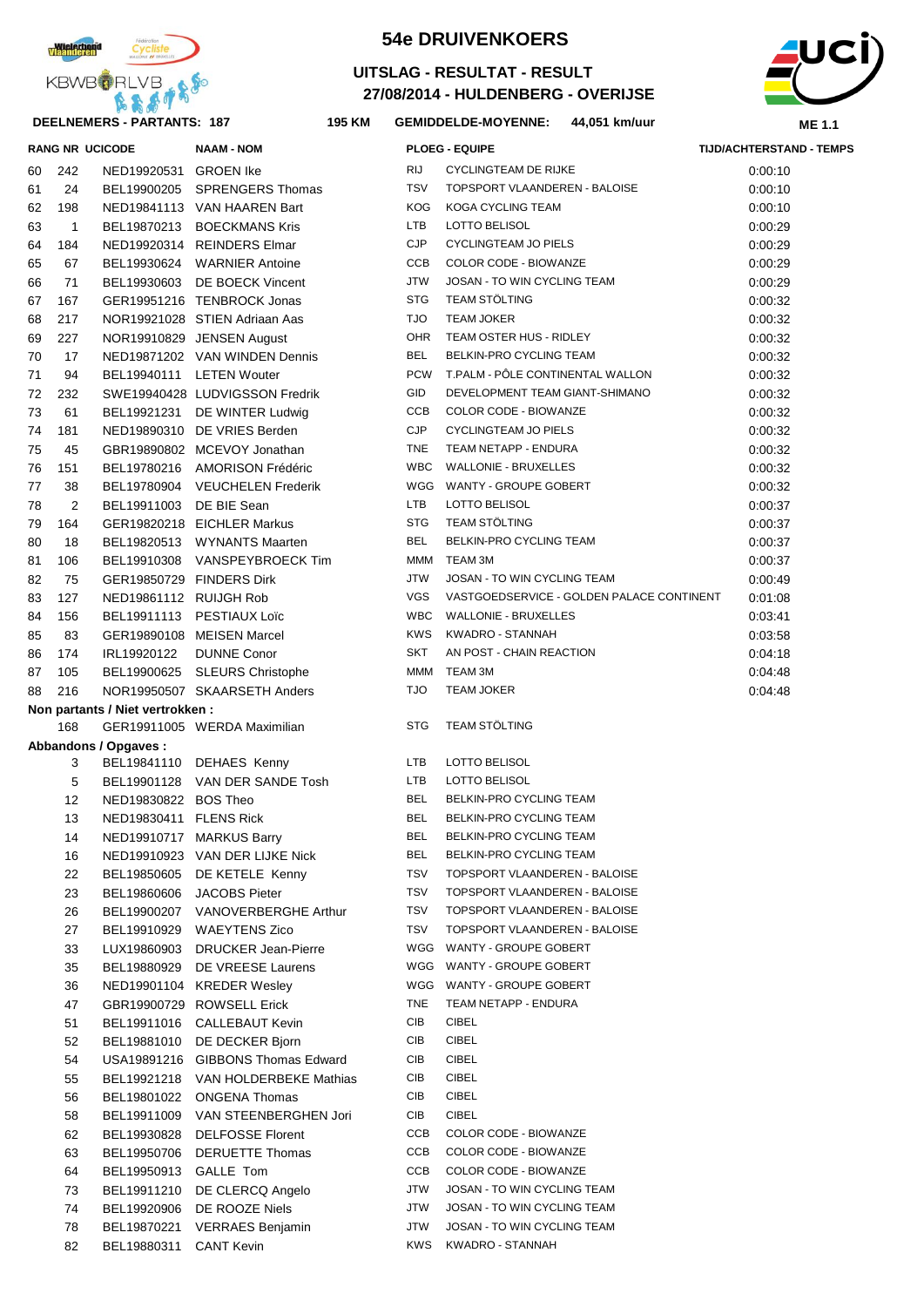

### **DEELNEMERS - PARTANTS: 187 195**

# **54e DRUIVENKOERS**

## **27/08/2014 - HULDENBERG - OVERIJSE UITSLAG - RESULTAT - RESULT**



**KM GEMIDDELDE-MOYENNE: 44,051 km/uur**

|     | <b>RANG NR UCICODE</b>  | <b>NAAM - NOM</b>                                       |            | <b>PLOEG - EQUIPE</b>                     | <b>TIJD/ACHTERSTAND - TEMPS</b> |
|-----|-------------------------|---------------------------------------------------------|------------|-------------------------------------------|---------------------------------|
| 85  |                         | BEL19931217 SWEECK Diether                              |            | KWS KWADRO - STANNAH                      |                                 |
| 87  |                         | BEL19920113 SWEECK Hendrik                              | <b>KWS</b> | KWADRO - STANNAH                          |                                 |
| 88  | SUI19871112             | TARAMARCAZ Julien                                       | KWS        | KWADRO - STANNAH                          |                                 |
| 91  |                         | BEL19910410 DECHESNE Julien                             | <b>PCW</b> | T.PALM - PÔLE CONTINENTAL WALLON          |                                 |
| 92  | BEL19910927             | <b>BARATTO Jonathan</b>                                 | <b>PCW</b> | T.PALM - PÖLE CONTINENTAL WALLON          |                                 |
| 93  |                         | BEL19891109 HAAG Guillaume                              | <b>PCW</b> | T.PALM - PÔLE CONTINENTAL WALLON          |                                 |
| 95  | BEL19850105 ROUET Rudy  |                                                         | <b>PCW</b> | T.PALM - PÔLE CONTINENTAL WALLON          |                                 |
|     | BEL19890906             |                                                         | <b>PCW</b> | T.PALM - PÔLE CONTINENTAL WALLON          |                                 |
| 96  |                         | VAN DE MAELE Glenn                                      | <b>PCW</b> | T.PALM - PÔLE CONTINENTAL WALLON          |                                 |
| 97  | NZL19941222 VESSEY Tom  |                                                         | <b>PCW</b> | T.PALM - PÔLE CONTINENTAL WALLON          |                                 |
| 98  |                         | BEL19890823 YDENS Andrew                                |            |                                           |                                 |
| 101 |                         | BEL19910807 DE VOS Gertjan                              | MMM        | <b>TEAM 3M</b>                            |                                 |
| 102 |                         | BEL19910130 DRUYTS Gerry                                | MMM        | <b>TEAM 3M</b>                            |                                 |
| 103 | BEL19890530             | JANSSENS Jimmy                                          | MMM        | TEAM 3M                                   |                                 |
| 108 |                         | BEL19930216 VERMEULEN Emiel                             | MMM        | TEAM 3M                                   |                                 |
| 111 | BEL19950419 BOETS Ben   |                                                         | <b>TFC</b> | TELENET - FIDEA                           |                                 |
| 112 |                         | BEL19950729 HERMANS Quinten                             | <b>TFC</b> | TELENET - FIDEA                           |                                 |
| 113 | BEL19941219 SOETE Daan  |                                                         | TFC        | <b>TELENET - FIDEA</b>                    |                                 |
| 114 |                         | NED19860718 VAN AMERONGEN Thijs                         | <b>TFC</b> | <b>TELENET - FIDEA</b>                    |                                 |
| 115 |                         | NED19910807 VAN KESSEL Corne                            | <b>TFC</b> | TELENET - FIDEA                           |                                 |
| 116 |                         | BEL19930430 VANDEKINDEREN Jens                          | <b>TFC</b> | TELENET - FIDEA                           |                                 |
| 117 |                         | BEL19780810 WELLENS Bart                                | <b>TFC</b> | <b>TELENET - FIDEA</b>                    |                                 |
| 118 |                         | NED19880220 WUBBEN Niels                                | <b>TFC</b> | TELENET - FIDEA                           |                                 |
| 121 |                         | BEL19940413 COOLS Alexander                             | <b>VGS</b> | VASTGOEDSERVICE - GOLDEN PALACE CONTINENT |                                 |
| 122 |                         | BEL19871107 CORDEEL Sander                              | <b>VGS</b> | VASTGOEDSERVICE - GOLDEN PALACE CONTINENT |                                 |
| 123 |                         | BEL19920530 WYNANTS Nick                                | VGS        | VASTGOEDSERVICE - GOLDEN PALACE CONTINENT |                                 |
| 124 | BEL19780411             | <b>HULSMANS Kevin</b>                                   | VGS        | VASTGOEDSERVICE - GOLDEN PALACE CONTINENT |                                 |
| 125 |                         | BEL19900903 LENNERTZ Sam                                | VGS        | VASTGOEDSERVICE - GOLDEN PALACE CONTINENT |                                 |
| 126 | BEL19870205             | <b>PEETERS Kevin</b>                                    | VGS        | VASTGOEDSERVICE - GOLDEN PALACE CONTINENT |                                 |
| 128 | BEL19900711             | VERMOTE Alphonse                                        | VGS        | VASTGOEDSERVICE - GOLDEN PALACE CONTINENT |                                 |
| 131 | ITA19880919             | <b>BRAMBILLA Giorgio</b>                                | VER        | VERANCLASSIC - DOLTCINI                   |                                 |
| 132 | BEL19800317             | <b>GARDEYN Gorik</b>                                    | VER        | VERANCLASSIC - DOLTCINI                   |                                 |
| 133 | BEL19880703             | GOOVAERTS Tom                                           | VER        | VERANCLASSIC - DOLTCINI                   |                                 |
| 136 | NED19920625 OTTEMA Rick |                                                         | VER        | VERANCLASSIC - DOLTCINI                   |                                 |
| 138 |                         | BEL19910211 VANDEWIELE Frederik                         | VER        | VERANCLASSIC - DOLTCINI                   |                                 |
| 142 |                         | BEL19850730 PARDINI Olivier                             | <b>WIL</b> | <b>VERANDAS WILLEMS</b>                   |                                 |
| 144 |                         |                                                         | WIL        | <b>VERANDAS WILLEMS</b>                   |                                 |
|     |                         | BEL19930128 TOUQUET Joren<br>BEL19900830 VAN DIJK Niels | WIL        | <b>VERANDAS WILLEMS</b>                   |                                 |
| 145 |                         |                                                         |            |                                           |                                 |
| 147 |                         | BEL19920101 WASTYN Emiel                                | WIL        | <b>VERANDAS WILLEMS</b>                   |                                 |
| 148 |                         | BEL19891110 WAUTERS Willem                              | WIL        | <b>VERANDAS WILLEMS</b>                   |                                 |
| 152 |                         | BEL19870218 BERTHOLET Quentin                           | WBC        | WALLONIE - BRUXELLES                      |                                 |
| 157 |                         | BEL19900616 STENUIT Robin                               | WBC        | <b>WALLONIE - BRUXELLES</b>               |                                 |
| 162 |                         | GER19920108 DOMBROWSKI Frederik                         | STG        | <b>TEAM STÖLTING</b>                      |                                 |
| 163 | GER19940314 EGNER Arne  |                                                         | STG        | TEAM STÖLTING                             |                                 |
| 165 |                         | GER19900915 KOEP Thomas                                 | STG        | TEAM STÖLTING                             |                                 |
| 171 |                         | NZL19890202 ARCHBOLD Shane                              | SKT        | AN POST - CHAIN REACTION                  |                                 |
| 172 |                         | BEL19891002 VANDEN BAK Laurent                          | SKT        | AN POST - CHAIN REACTION                  |                                 |
| 173 |                         | IRL19900710 DOWNEY Sean                                 | SKT        | AN POST - CHAIN REACTION                  |                                 |
| 186 |                         | NED19900406 VAN DER WEIJST Geert                        | <b>CJP</b> | CYCLINGTEAM JO PIELS                      |                                 |
| 187 |                         | NED19850416 VAN LEEUWEN Patrick                         | <b>CJP</b> | <b>CYCLINGTEAM JO PIELS</b>               |                                 |
| 191 |                         | NED19880107 ATZORI Umberto                              | KOG        | KOGA CYCLING TEAM                         |                                 |
| 195 |                         | NED19930801 TIMMERMANS Tristan                          | KOG        | KOGA CYCLING TEAM                         |                                 |
| 197 |                         | NED19860507 VAN DER ZWET Arno                           | KOG        | KOGA CYCLING TEAM                         |                                 |
| 201 |                         | NED19900312 ASSELMAN Jesper                             | MET        | METEC - TKH CONTINENTAL CYCLINGTEAM       |                                 |
| 202 |                         | NED19931104 BAKKER Dennis                               | MET        | METEC - TKH CONTINENTAL CYCLINGTEAM       |                                 |
| 208 |                         | NED19901203 KONING Peter                                | MET        | METEC - TKH CONTINENTAL CYCLINGTEAM       |                                 |
| 213 |                         | NOR19930916 KORSAETH Truls Engen                        | <b>TJO</b> | TEAM JOKER                                |                                 |
| 215 |                         | NOR19910216 RINGHEIM Jo Kogstad                         | <b>OLT</b> | TEAM JOKER                                |                                 |
| 218 |                         | SWE19890425 WILSON Edwin                                | <b>TJO</b> | TEAM JOKER                                |                                 |
| 221 |                         | NOR19950920 ABRAHAMSEN Jonas                            | OHR        | TEAM OSTER HUS - RIDLEY                   |                                 |